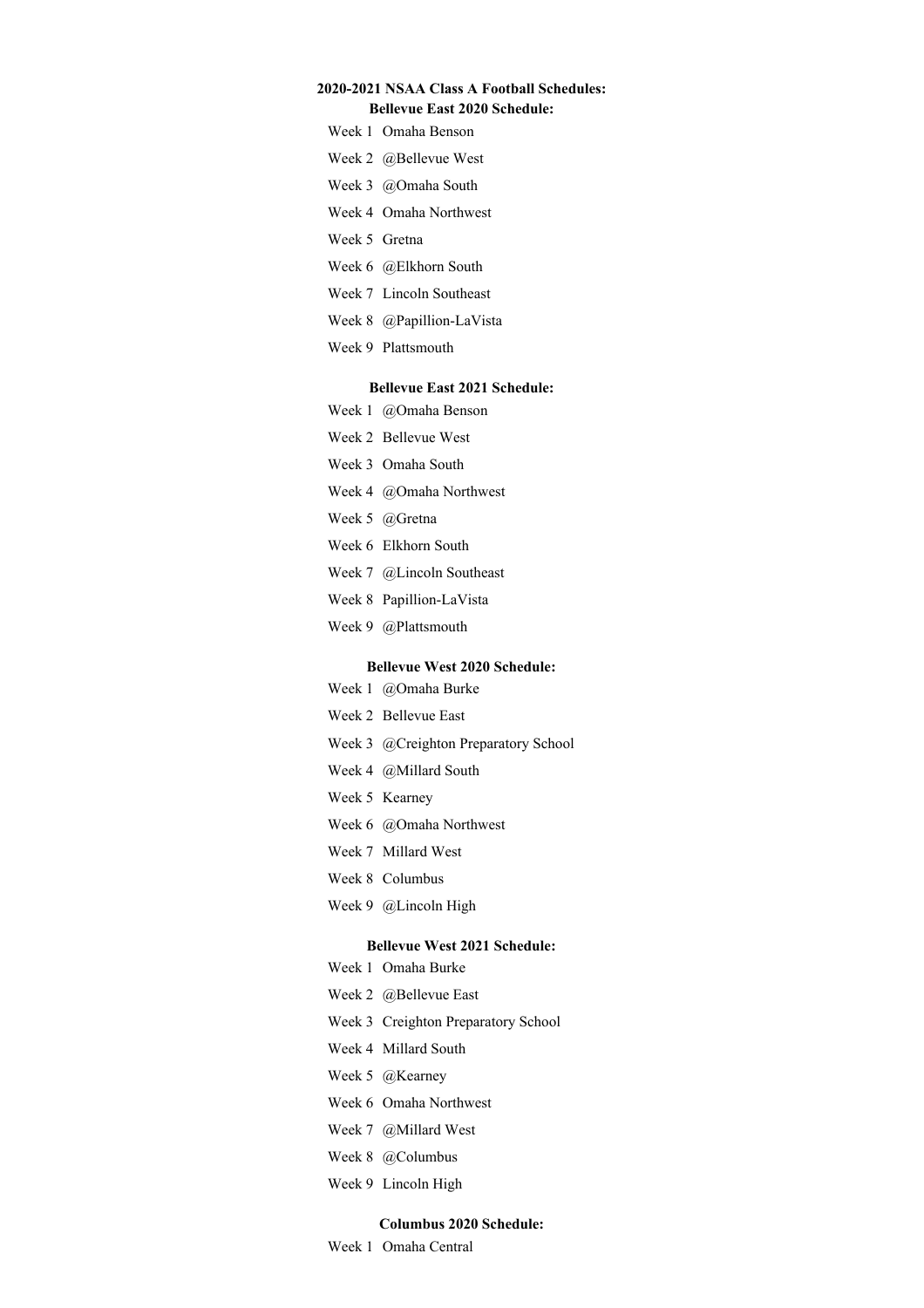Week 2 Norfolk

- Week 3 @Lincoln North Star
- Week 4 @Lincoln Northeast
- Week 5 Lincoln High
- Week 6 @Kearney
- Week 7 Omaha Northwest
- Week 8 @Bellevue West
- Week 9 @North Platte

### **Columbus 2021 Schedule:**

- Week 1 @Omaha Central
- Week 2 @Norfolk
- Week 3 Lincoln North Star
- Week 4 Lincoln Northeast
- Week 5 @Lincoln High
- Week 6 Kearney
- Week 7 @Omaha Northwest
- Week 8 Bellevue West
- Week 9 North Platte

#### **Creighton Preparatory School 2020 Schedule:**

- Week 1 @Omaha Westside
- Week 2 @Papillion-LaVista
- Week 3 Bellevue West
- Week 4 @Lincoln Southeast
- Week 5 Millard West
- Week 6 @North Platte
- Week 7 Lincoln Northeast
- Week 8 Papillion-LaVista South
- Week 9 @Lincoln East

### **Creighton Preparatory School 2021 Schedule:**

- Week 1 Omaha Westside
- Week 2 Papillion-LaVista
- Week 3 @Bellevue West
- Week 4 Lincoln Southeast
- Week 5 @Millard West
- Week 6 North Platte
- Week 7 @Lincoln Northeast
- Week 8 @Papillion-LaVista South
- Week 9 Lincoln East

## **Elkhorn South 2020 Schedule:**

- Week 1 @Millard West
- Week 2 Millard South
- Week 3 @Omaha Central
- Week 4 Lincoln Southwest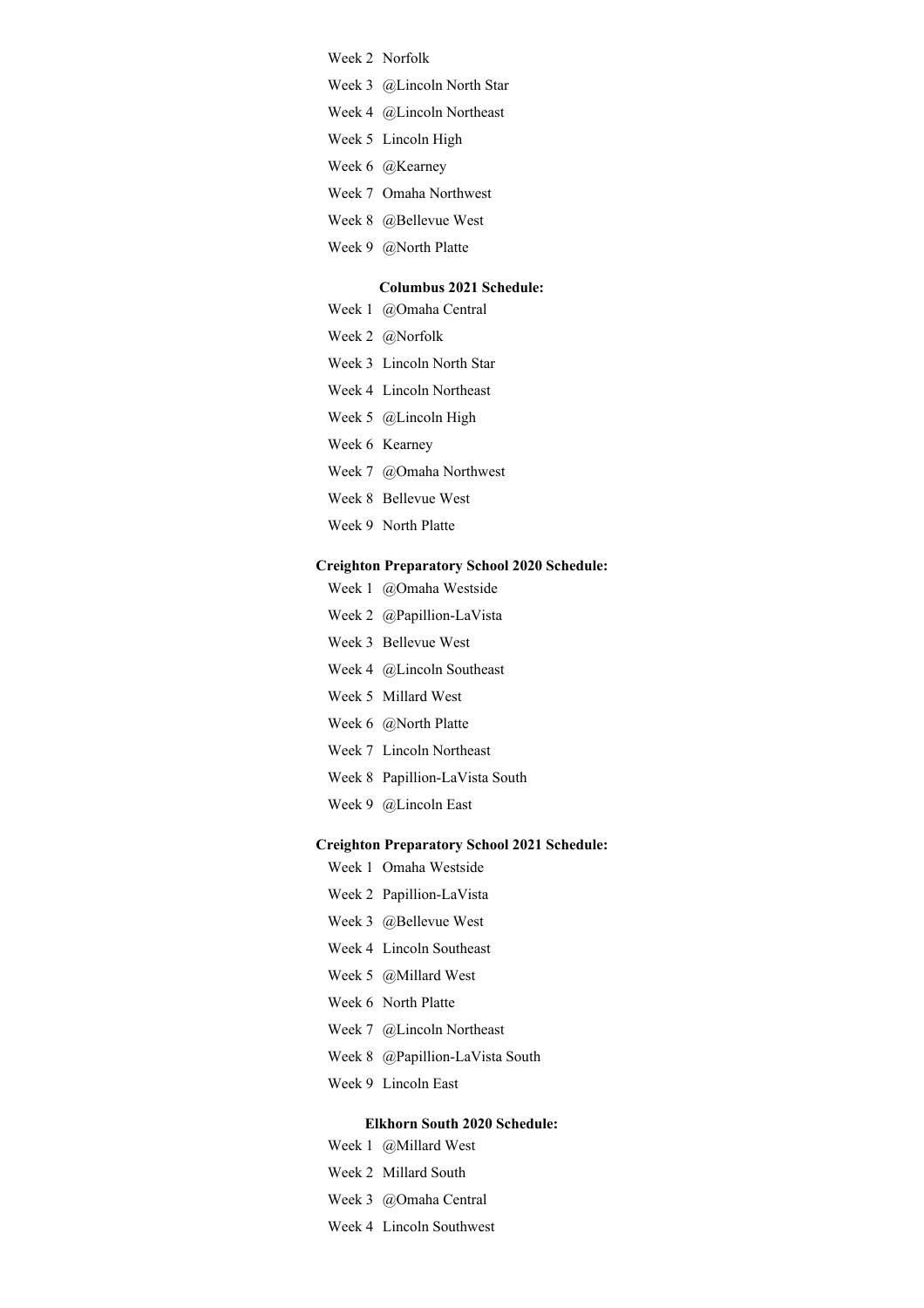- Week 5 @Papillion-LaVista
- Week 6 Bellevue East
- Week 7 @Gretna
- Week 8 Kearney
- Week 9 Lincoln Southeast

### **Elkhorn South 2021 Schedule:**

- Week 1 Millard West
- Week 2 @Millard South
- Week 3 Omaha Central
- Week 4 @Lincoln Southwest
- Week 5 Papillion-LaVista
- Week 6 @Bellevue East
- Week 7 Gretna
- Week 8 @Kearney
- Week 9 @Lincoln Southeast

# **Fremont 2020 Schedule:**

- Week 1 Lincoln Northeast
- Week 2 @North Platte
- Week 3 @Omaha Benson
- Week 4 Grand Island
- Week 5 Omaha South
- Week 6 @Lincoln North Star
- Week 7 @Millard South
- Week 8 Omaha North
- Week 9 Lincoln Pius X

#### **Fremont 2021 Schedule:**

- Week 1 @Lincoln Northeast
- Week 2 North Platte
- Week 3 Omaha Benson
- Week 4 @Grand Island
- Week 5 @Omaha South
- Week 6 Lincoln North Star
- Week 7 Millard South
- Week 8 @Omaha North
- Week 9 @Lincoln Pius X

#### **Grand Island 2020 Schedule:**

- Week 1 Kearney
- Week 2 Lincoln Pius X
- Week 3 @Lincoln Southeast
- Week 4 @Fremont
- Week 5 Omaha Westside
- Week 6 @Omaha Benson
- Week 7 @Millard North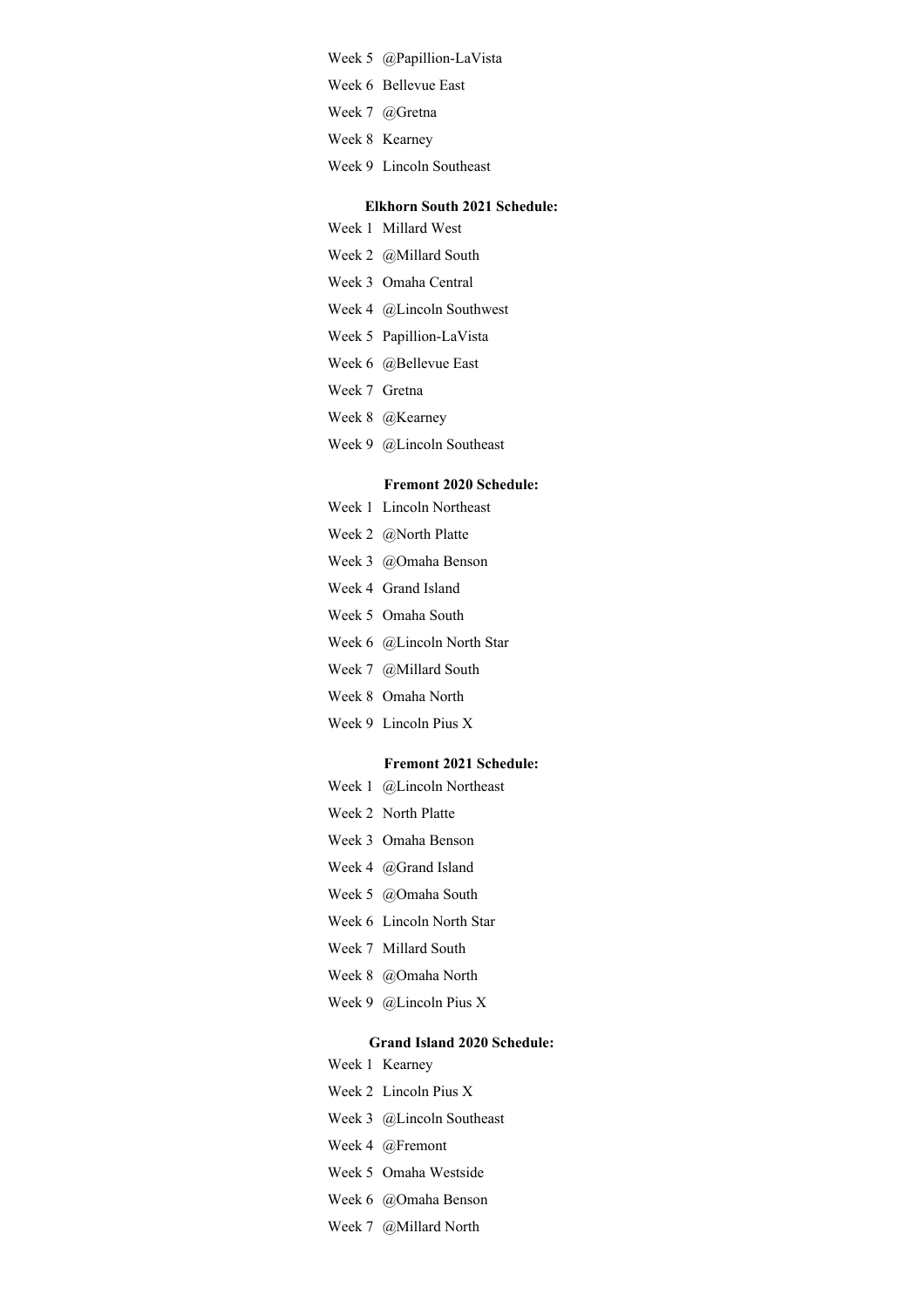Week 8 Norfolk

Week 9 Omaha Bryan

#### **Grand Island 2021 Schedule:**

- Week 1 @Kearney
- Week 2 @Lincoln Pius X
- Week 3 Lincoln Southeast
- Week 4 Fremont
- Week 5 @Omaha Westside
- Week 6 Omaha Benson
- Week 7 Millard North
- Week 8 @Norfolk
- Week 9 @Omaha Bryan

### **Gretna 2020 Schedule:**

- Week 1 Lincoln Southwest
- Week 2 @Omaha Central
- Week 3 @Papillion-LaVista South
- Week 4 Lincoln Pius X
- Week 5 @Bellevue East
- Week 6 @Omaha Skutt Catholic
- Week 7 Elkhorn South
- Week 8 @Lincoln Southeast
- Week 9 Papillion-LaVista

#### **Gretna 2021 Schedule:**

- Week 1 @Lincoln Southwest
- Week 2 Omaha Central
- Week 3 Papillion-LaVista South
- Week 4 @Lincoln Pius X
- Week 5 Bellevue East
- Week 6 Omaha Skutt Catholic
- Week 7 @Elkhorn South
- Week 8 Lincoln Southeast
- Week 9 @Papillion-LaVista

# **Kearney 2020 Schedule:**

- Week 1 @Grand Island
- Week 2 Omaha Burke
- Week 3 @North Platte
- Week 4 Millard West
- Week 5 @Bellevue West
- Week 6 Columbus
- Week 7 @Lincoln High
- Week 8 @Elkhorn South
- Week 9 Omaha Northwest

### **Kearney 2021 Schedule:**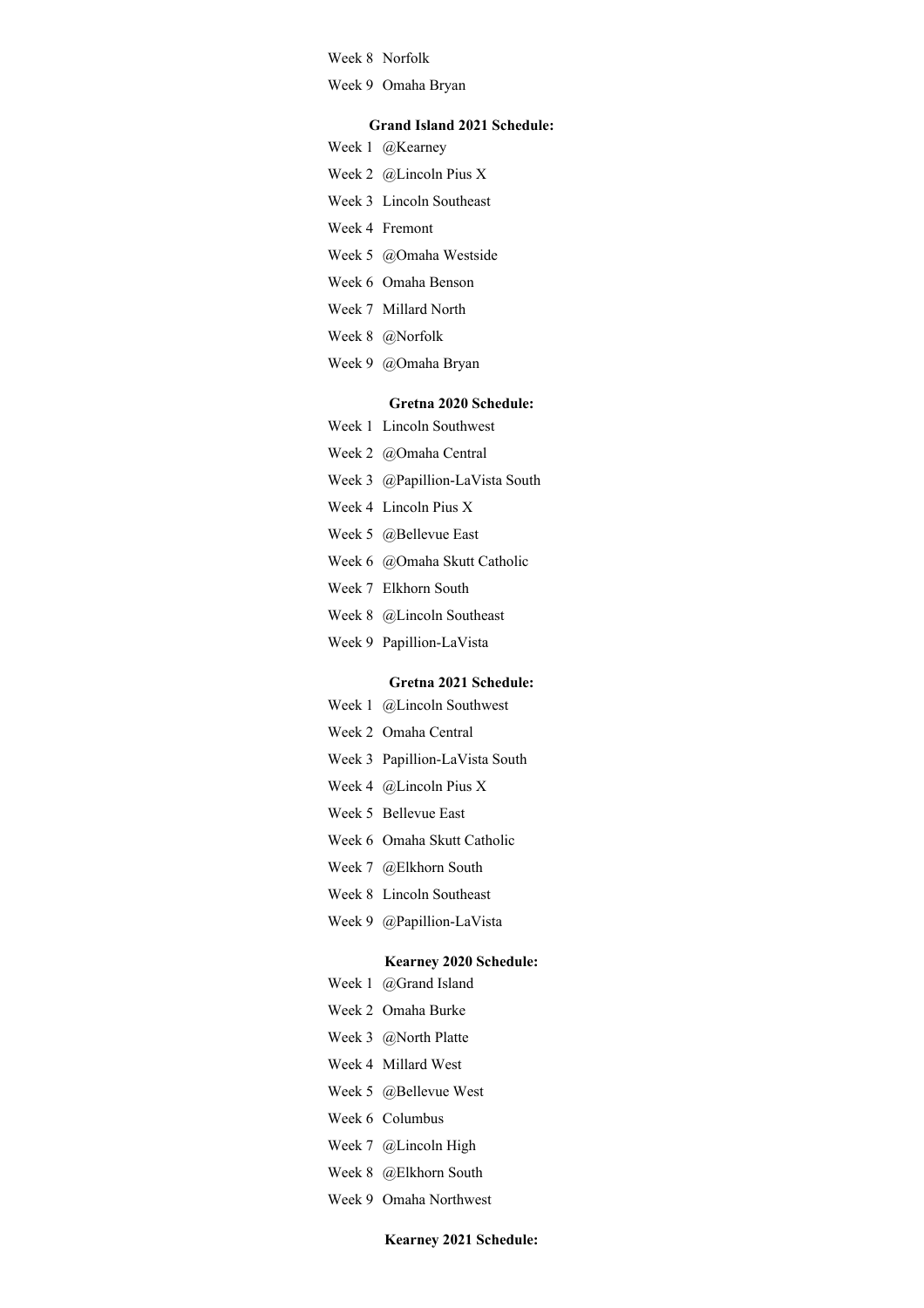- Week 1 Grand Island
- Week 2 @Omaha Burke
- Week 3 North Platte
- Week 4 @Millard West
- Week 5 Bellevue West
- Week 6 @Columbus
- Week 7 Lincoln High
- Week 8 Elkhorn South
- Week 9 @Omaha Northwest

#### **Lincoln East 2020 Schedule:**

- Week 1 @Lincoln Pius X
- Week 2 Papillion-LaVista South
- Week 3 Norfolk
- Week 4 @Millard North
- Week 5 Lincoln Southeast
- Week 6 @Millard West
- Week 7 North Platte
- Week 8 @Lincoln Northeast
- Week 9 Creighton Preparatory School

# **Lincoln East 2021 Schedule:**

- Week 1 Lincoln Pius X
- Week 2 @Papillion-LaVista South
- Week 3 @Norfolk
- Week 4 Millard North
- Week 5 @Lincoln Southeast
- Week 6 Millard West
- Week 7 @North Platte
- Week 8 Lincoln Northeast
- Week 9 @Creighton Preparatory School

#### **Lincoln High 2020 Schedule:**

- Week 1 Lincoln North Star
- Week 2 @Omaha Bryan
- Week 3 @Lincoln Pius X
- Week 4 Omaha Central
- Week 5 @Columbus
- Week 6 Lincoln Northeast
- Week 7 Kearney
- Week 8 @Omaha Northwest
- Week 9 Bellevue West

### **Lincoln High 2021 Schedule:**

- Week 1 @Lincoln North Star
- Week 2 Omaha Bryan
- Week 3 Lincoln Pius X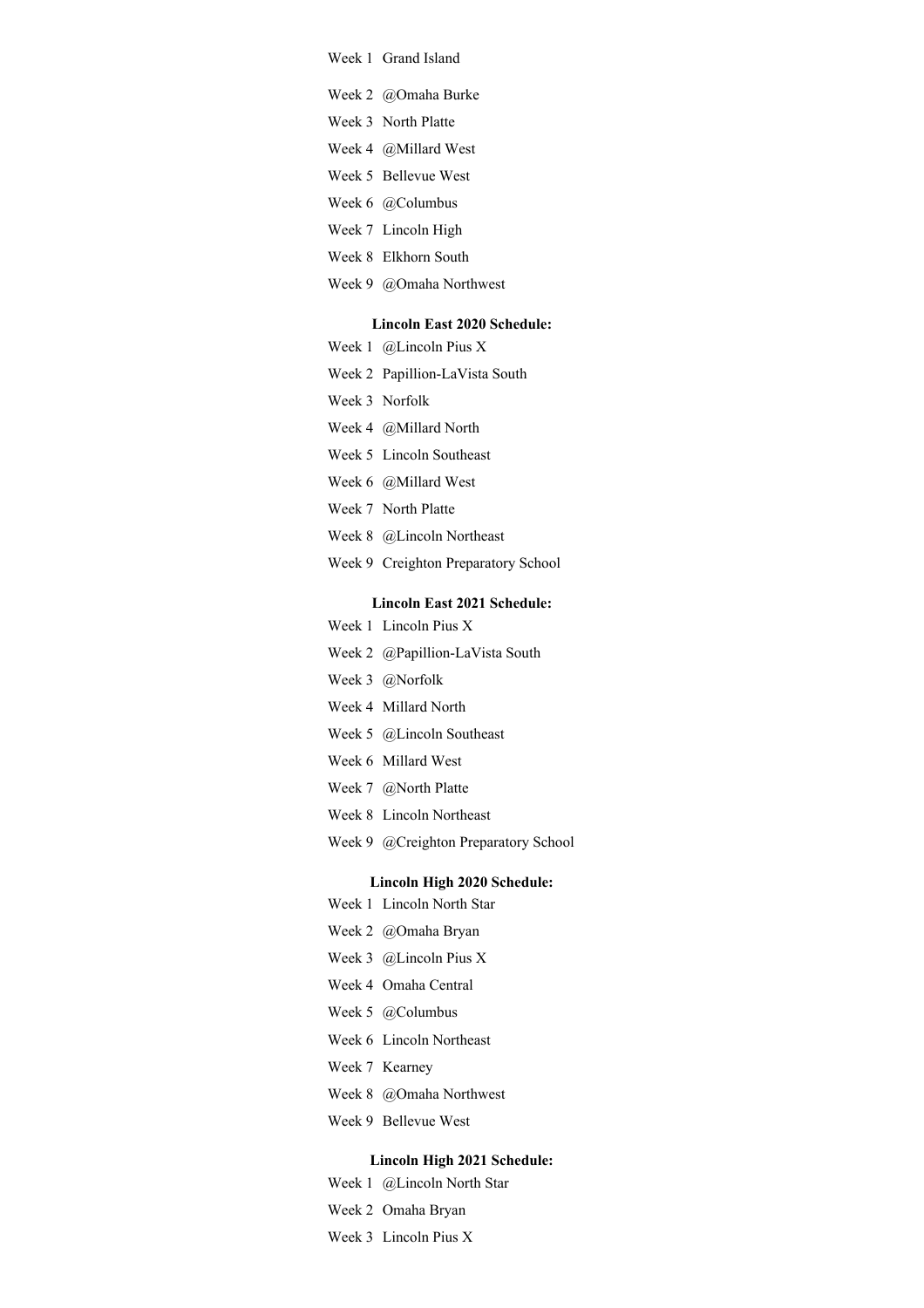### Week 4 @Omaha Central

- Week 5 Columbus
- Week 6 @Lincoln Northeast
- Week 7 @Kearney
- Week 8 Omaha Northwest
- Week 9 @Bellevue West

### **Lincoln North Star 2020 Schedule:**

- Week 1 @Lincoln High
- Week 2 @Lincoln Northeast
- Week 3 Columbus
- Week 4 North Platte
- Week 5 @Lincoln Pius X
- Week 6 Fremont
- Week 7 BYE
- Week 8 @Millard South
- Week 9 Omaha North

# **Lincoln North Star 2021 Schedule:**

- Week 1 Lincoln High
- Week 2 Lincoln Northeast
- Week 3 @Columbus
- Week 4 @North Platte
- Week 5 Lincoln Pius X
- Week 6 @Fremont
- Week 7 BYE
- Week 8 Millard South
- Week 9 @Omaha North

#### **Lincoln Northeast 2020 Schedule:**

- Week 1 @Fremont
- Week 2 Lincoln North Star
- Week 3 @Omaha Northwest
- Week 4 Columbus
- Week 5 North Platte
- Week 6 @Lincoln High
- Week 7 @Creighton Preparatory School
- Week 8 Lincoln East
- Week 9 @Millard West

# **Lincoln Northeast 2021 Schedule:**

- Week 1 Fremont
- Week 2 @Lincoln North Star
- Week 3 Omaha Northwest
- Week 4 @Columbus
- Week 5 @North Platte
- Week 6 Lincoln High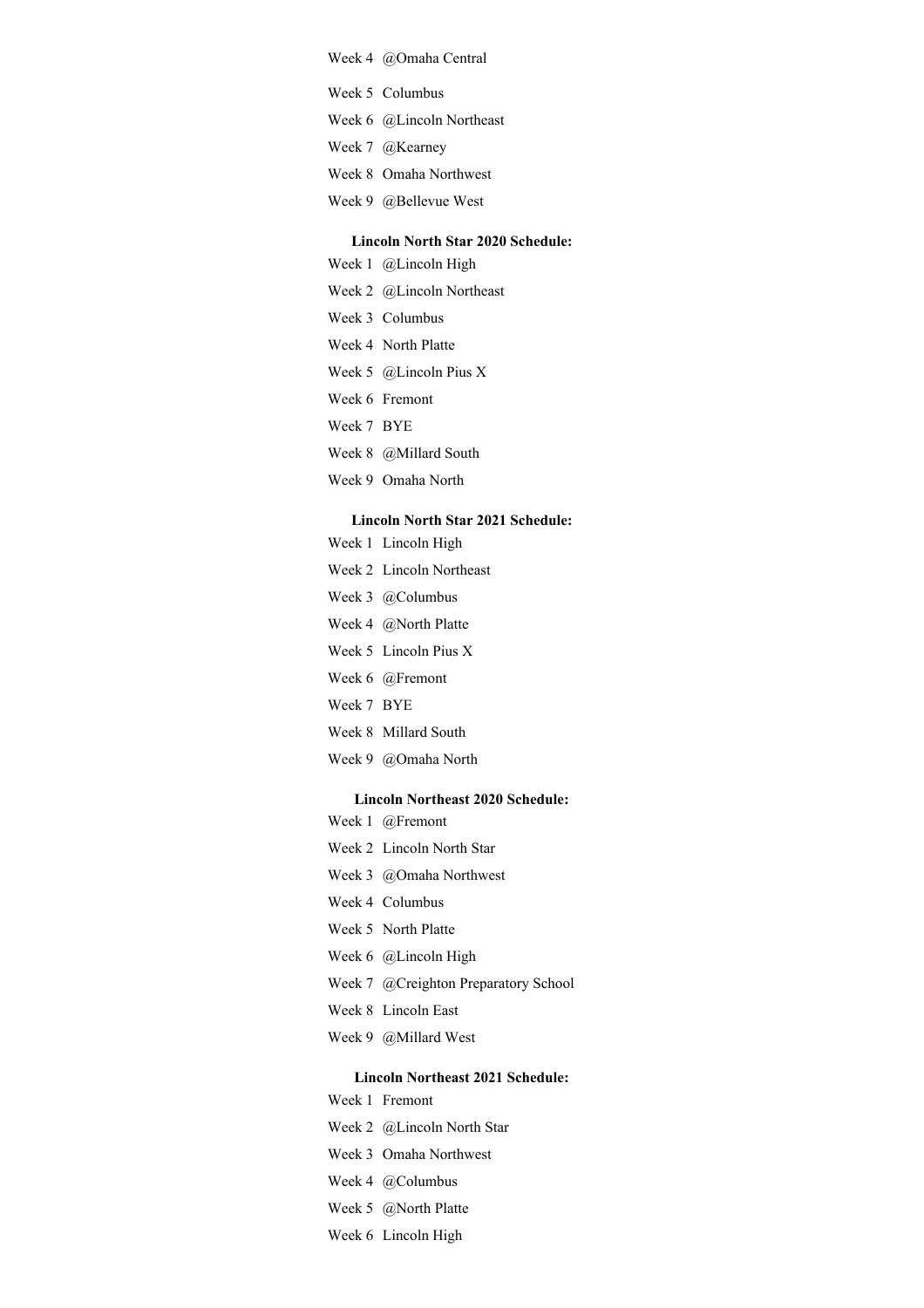Week 7 Creighton Preparatory School

- Week 8 @Lincoln East
- Week 9 Millard West

# **Lincoln Pius X 2020 Schedule:**

- Week 1 Lincoln East
- Week 2 @Grand Island
- Week 3 Lincoln High
- Week 4 @Gretna
- Week 5 Lincoln North Star
- Week 6 Millard South
- Week 7 @Omaha North
- Week 8 Norris
- Week 9 @Fremont

### **Lincoln Pius X 2021 Schedule:**

- Week 1 @Lincoln East
- Week 2 Grand Island
- Week 3 @Lincoln High
- Week 4 Gretna
- Week 5 @Lincoln North Star
- Week 6 @Millard South
- Week 7 Omaha North
- Week 8 @Norris
- Week 9 Fremont

#### **Lincoln Southeast 2020 Schedule:**

- Week 1 Omaha North
- Week 2 @Lincoln Southwest
- Week 3 Grand Island
- Week 4 Creighton Preparatory School
- Week 5 @Lincoln East
- Week 6 Papillion-LaVista
- Week 7 @Bellevue East
- Week 8 Gretna
- Week 9 @Elkhorn South

### **Lincoln Southeast 2021 Schedule:**

- Week 1 @Omaha North
- Week 2 Lincoln Southwest
- Week 3 @Grand Island
- Week 4 @Creighton Preparatory School
- Week 5 Lincoln East
- Week 6 @Papillion-LaVista
- Week 7 Bellevue East
- Week 8 @Gretna
- Week 9 Elkhorn South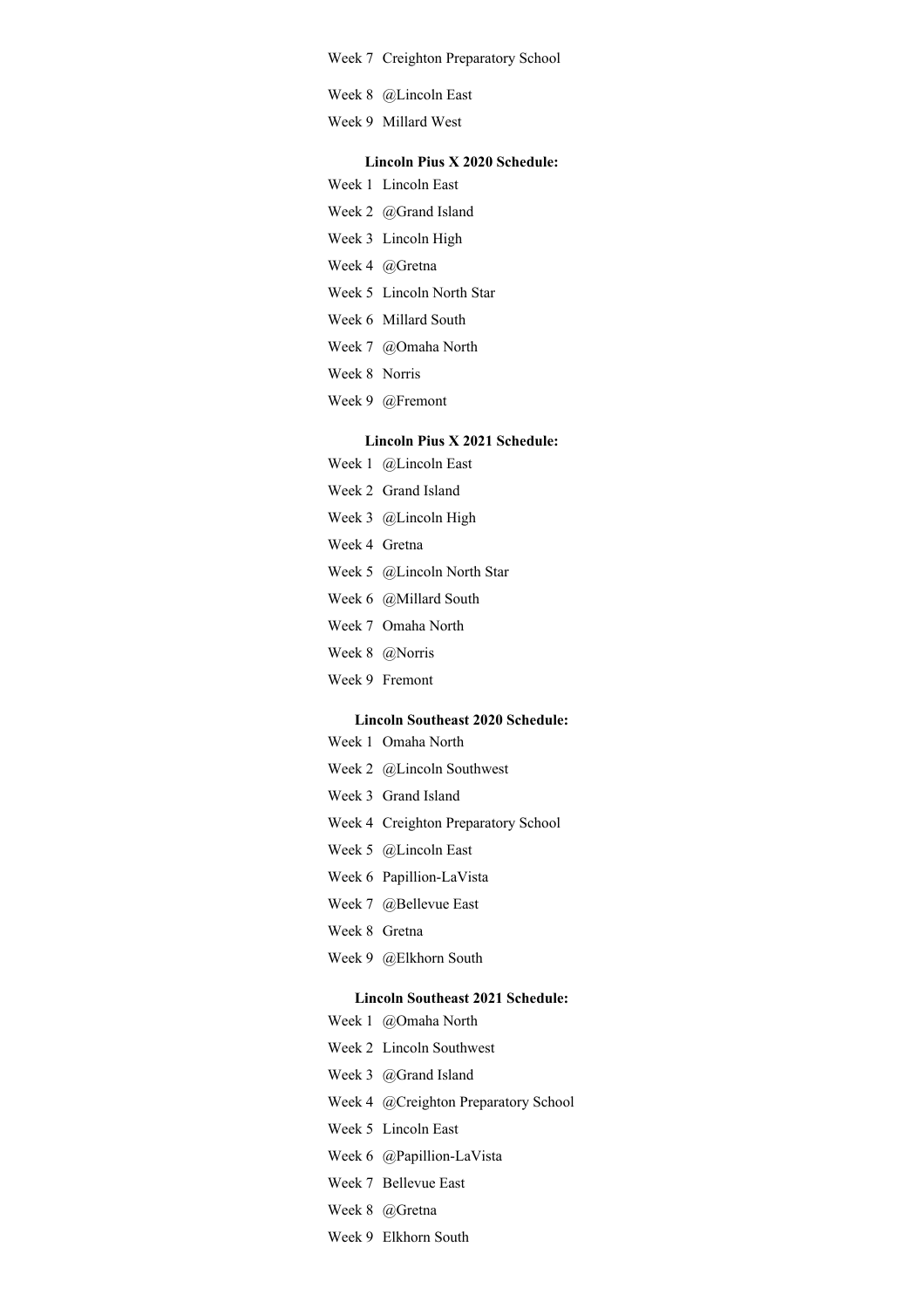### **Lincoln Southwest 2020 Schedule:**

Week 1 @Gretna

- Week 2 Lincoln Southeast
- Week 3 Omaha North
- Week 4 @Elkhorn South
- Week 5 Papillion-LaVista South
- Week 6 @Omaha South
- Week 7 Papillion-LaVista
- Week 8 Omaha Burke
- Week 9 @Omaha Central

# **Lincoln Southwest 2021 Schedule:**

- Week 1 Gretna
- Week 2 @Lincoln Southeast
- Week 3 @Omaha North
- Week 4 Elkhorn South
- Week 5 @Papillion-LaVista South
- Week 6 Omaha South
- Week 7 @Papillion-LaVista
- Week 8 @Omaha Burke
- Week 9 Omaha Central

### **Millard North 2020 Schedule:**

- Week 1 @Millard South
- Week 2 Millard West
- Week 3 @Omaha Burke
- Week 4 Lincoln East
- Week 5 @Omaha Bryan
- Week 6 @Omaha Westside
- Week 7 Grand Island
- Week 8 Omaha Benson
- Week 9 @Norfolk

#### **Millard North 2021 Schedule:**

- Week 1 Millard South
- Week 2 @Millard West
- Week 3 Omaha Burke
- Week 4 @Lincoln East
- Week 5 Omaha Bryan
- Week 6 Omaha Westside
- Week 7 @Grand Island
- Week 8 @Omaha Benson
- Week 9 Norfolk

#### **Millard South 2020 Schedule:**

- Week 1 Millard North
- Week 2 @Elkhorn South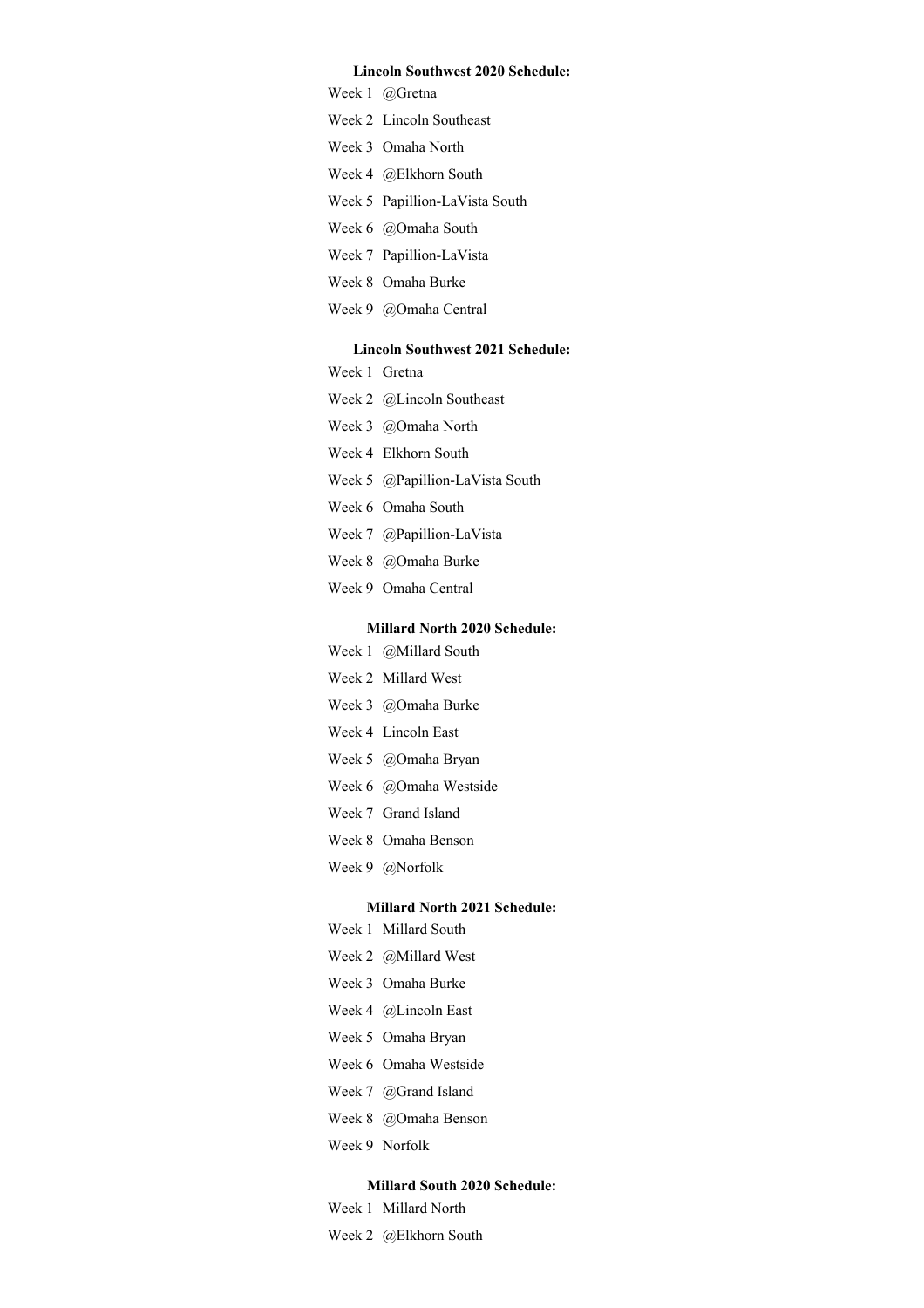Week 3 @Millard West

- Week 4 Bellevue West
- Week 5 @Omaha North
- Week 6 @Lincoln Pius X
- Week 7 Fremont
- Week 8 Lincoln North Star
- Week 9 @Omaha Burke

## **Millard South 2021 Schedule:**

- Week 1 @Millard North
- Week 2 Elkhorn South
- Week 3 Millard West
- Week 4 @Bellevue West
- Week 5 Omaha North
- Week 6 Lincoln Pius X
- Week 7 @Fremont
- Week 8 @Lincoln North Star
- Week 9 Omaha Burke

#### **Millard West 2020 Schedule:**

- Week 1 Elkhorn South
- Week 2 @Millard North
- Week 3 Millard South
- Week 4 @Kearney
- Week 5 @Creighton Preparatory School
- Week 6 Lincoln East
- Week 7 @Bellevue West
- Week 8 @North Platte
- Week 9 Lincoln Northeast

#### **Millard West 2021 Schedule:**

- Week 1 @Elkhorn South
- Week 2 Millard North
- Week 3 @Millard South
- Week 4 Kearney
- Week 5 Creighton Preparatory School
- Week 6 @Lincoln East
- Week 7 Bellevue West
- Week 8 North Platte
- Week 9 @Lincoln Northeast

#### **Norfolk 2020 Schedule:**

- Week 1 Omaha South
- Week 2 @Columbus
- Week 3 @Lincoln East
- Week 4 Papillion-LaVista
- Week 5 Omaha Benson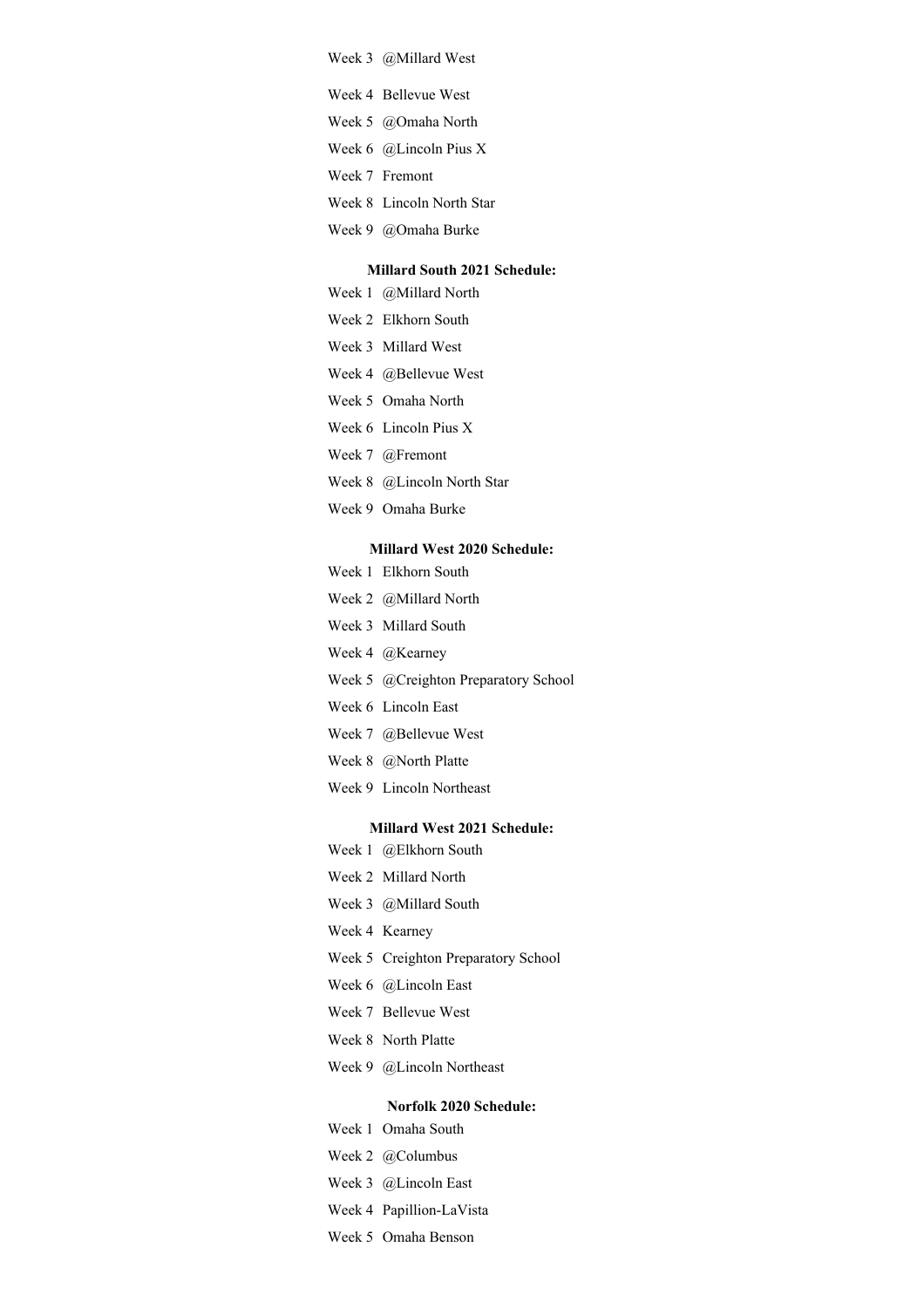- Week 6 @Omaha Bryan
- Week 7 Omaha Westside
- Week 8 @Grand Island
- Week 9 Millard North

### **Norfolk 2021 Schedule:**

- Week 1 @Omaha South
- Week 2 Columbus
- Week 3 Lincoln East
- Week 4 @Papillion-LaVista
- Week 5 @Omaha Benson
- Week 6 Omaha Bryan
- Week 7 @Omaha Westside
- Week 8 Grand Island
- Week 9 @Millard North

### **North Platte 2020 Schedule:**

- Week 1 @Aurora
- Week 2 Fremont
- Week 3 Kearney
- Week 4 @Lincoln North Star
- Week 5 @Lincoln Northeast
- Week 6 Creighton Preparatory School
- Week 7 @Lincoln East
- Week 8 Millard West
- Week 9 Columbus

### **North Platte 2021 Schedule:**

- Week 1 Aurora
- Week 2 @Fremont
- Week 3 @Kearney
- Week 4 Lincoln North Star
- Week 5 Lincoln Northeast
- Week 6 @Creighton Preparatory School
- Week 7 Lincoln East
- Week 8 @Millard West
- Week 9 @Columbus

### **Omaha Benson 2020 Schedule:**

- Week 1 @Bellevue East
- Week 2 Omaha Northwest
- Week 3 Fremont
- Week 4 @Omaha South
- Week 5 @Norfolk
- Week 6 Grand Island
- Week 7 Omaha Bryan
- Week 8 @Millard North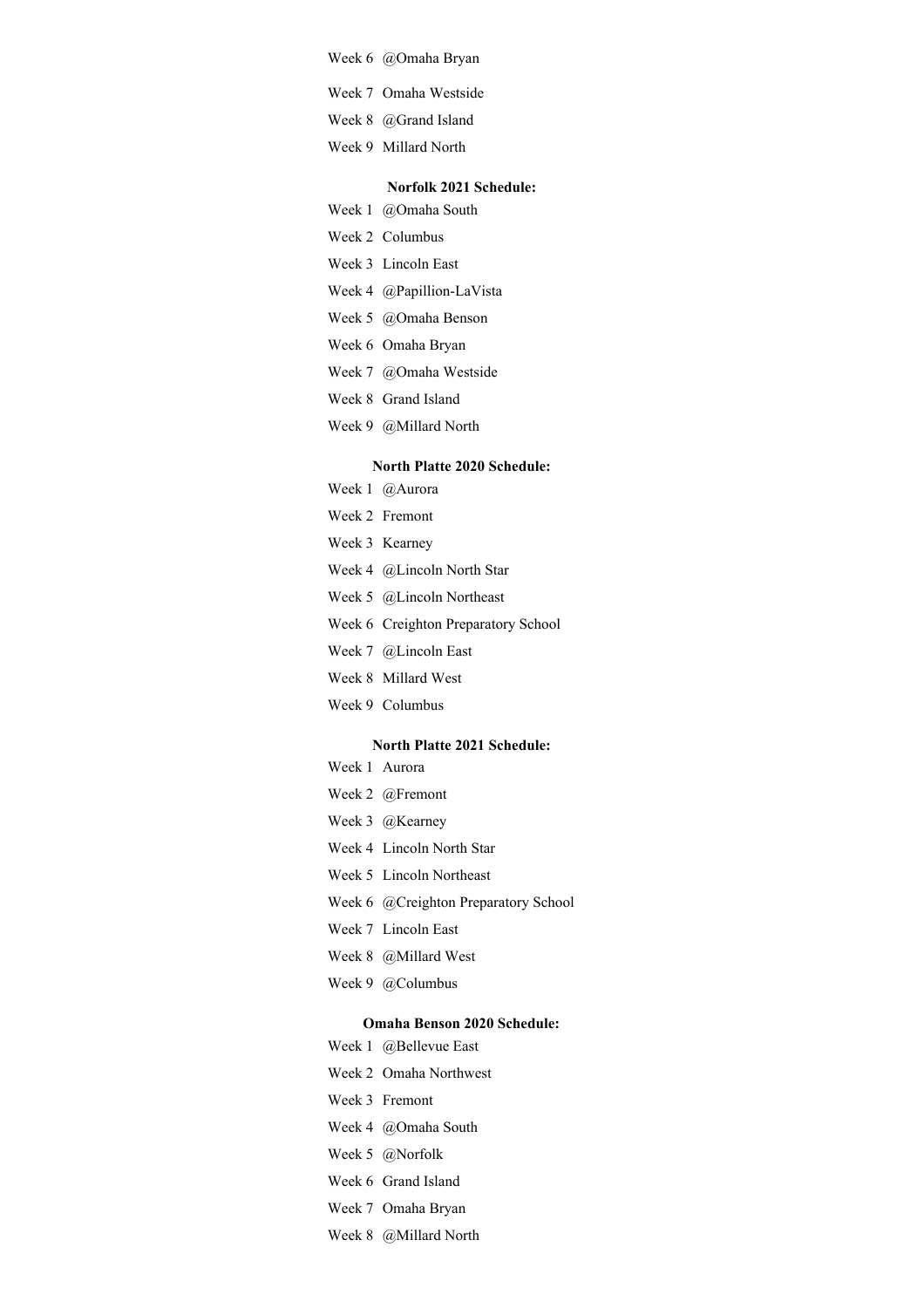#### **Omaha Benson 2021 Schedule:**

Week 1 Bellevue East

- Week 2 @Omaha Northwest
- Week 3 @Fremont
- Week 4 Omaha South
- Week 5 Norfolk
- Week 6 @Grand Island
- Week 7 @Omaha Bryan
- Week 8 Millard North
- Week 9 Omaha Westside

### **Omaha Bryan 2020 Schedule:**

- Week 1 @Omaha Northwest
- Week 2 Lincoln High
- Week 3 @Ralston
- Week 4 @South Sioux City
- Week 5 Millard North
- Week 6 Norfolk
- Week 7 @Omaha Benson
- Week 8 Omaha Westside
- Week 9 @Grand Island

#### **Omaha Bryan 2021 Schedule:**

- Week 1 Omaha Northwest
- Week 2 @Lincoln High
- Week 3 Ralston
- Week 4 South Sioux City
- Week 5 @Millard North
- Week 6 @Norfolk
- Week 7 Omaha Benson
- Week 8 @Omaha Westside
- Week 9 Grand Island

### **Omaha Burke 2020 Schedule:**

- Week 1 Bellevue West
- Week 2 @Kearney
- Week 3 Millard North
- Week 4 @Omaha North
- Week 5 Omaha Central
- Week 6 Papillion-LaVista South
- Week 7 @Omaha South
- Week 8 @Lincoln Southwest
- Week 9 Millard South

## **Omaha Burke 2021 Schedule:**

Week 1 @Bellevue West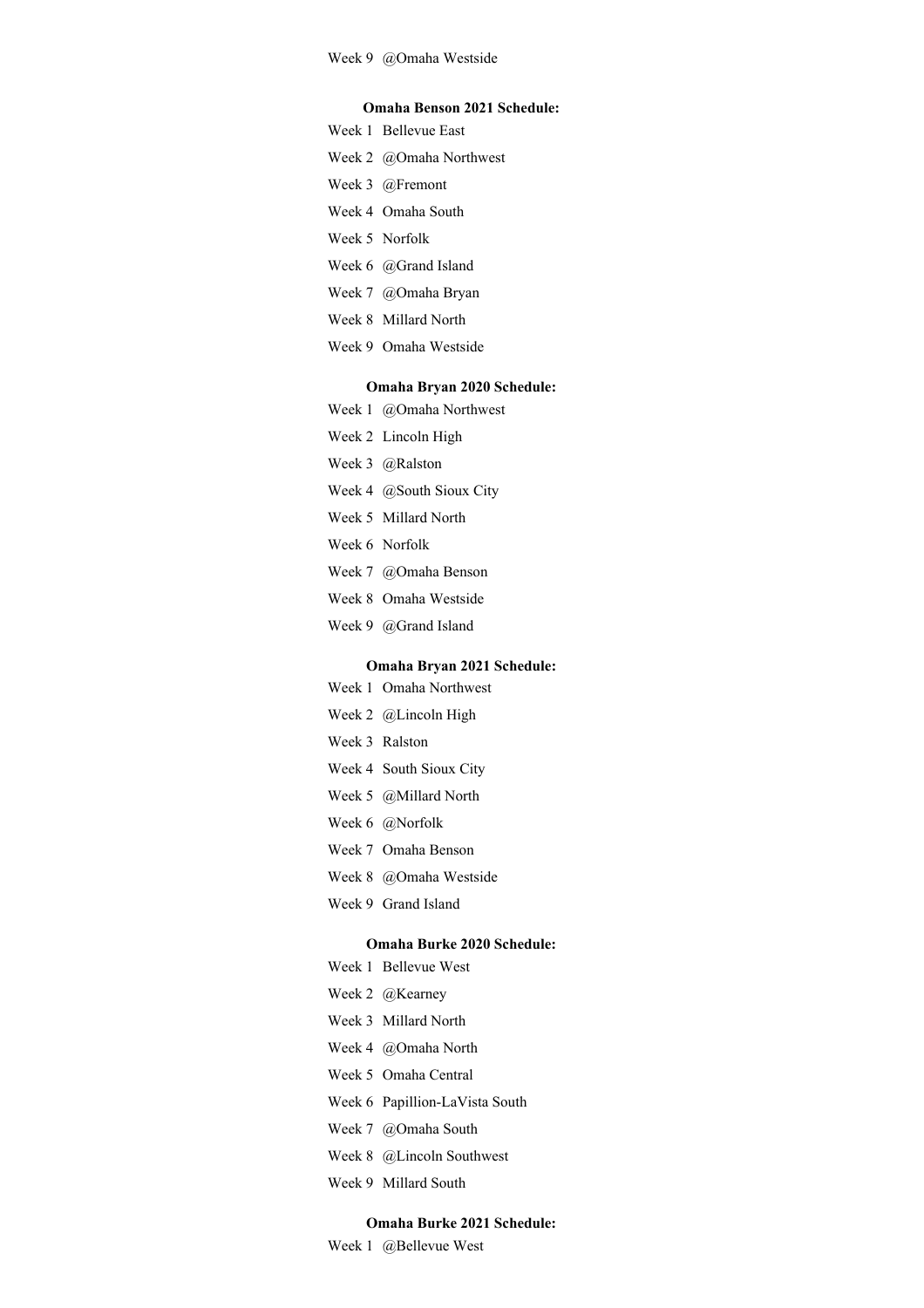## Week 2 Kearney

- Week 3 @Millard North
- Week 4 Omaha North
- Week 5 @Omaha Central
- Week 6 @Papillion-LaVista South
- Week 7 Omaha South
- Week 8 Lincoln Southwest
- Week 9 @Millard South

#### **Omaha Central 2020 Schedule:**

- Week 1 @Columbus
- Week 2 Gretna
- Week 3 Elkhorn South
- Week 4 @Lincoln High
- Week 5 @Omaha Burke
- Week 6 Omaha North
- Week 7 @Papillion-LaVista South
- Week 8 Omaha South
- Week 9 Lincoln Southwest

#### **Omaha Central 2021 Schedule:**

- Week 1 Columbus
- Week 2 @Gretna
- Week 3 @Elkhorn South
- Week 4 Lincoln High
- Week 5 Omaha Burke
- Week 6 @Omaha North
- Week 7 Papillion-LaVista South
- Week 8 @Omaha South
- Week 9 @Lincoln Southwest

### **Omaha North 2020 Schedule:**

- Week 1 @Lincoln Southeast
- Week 2 Omaha Westside
- Week 3 @Lincoln Southwest
- Week 4 Omaha Burke
- Week 5 Millard South
- Week 6 @Omaha Central
- Week 7 Lincoln Pius X
- Week 8 @Fremont
- Week 9 @Lincoln North Star

### **Omaha North 2021 Schedule:**

- Week 1 Lincoln Southeast
- Week 2 @Omaha Westside
- Week 3 Lincoln Southwest
- Week 4 @Omaha Burke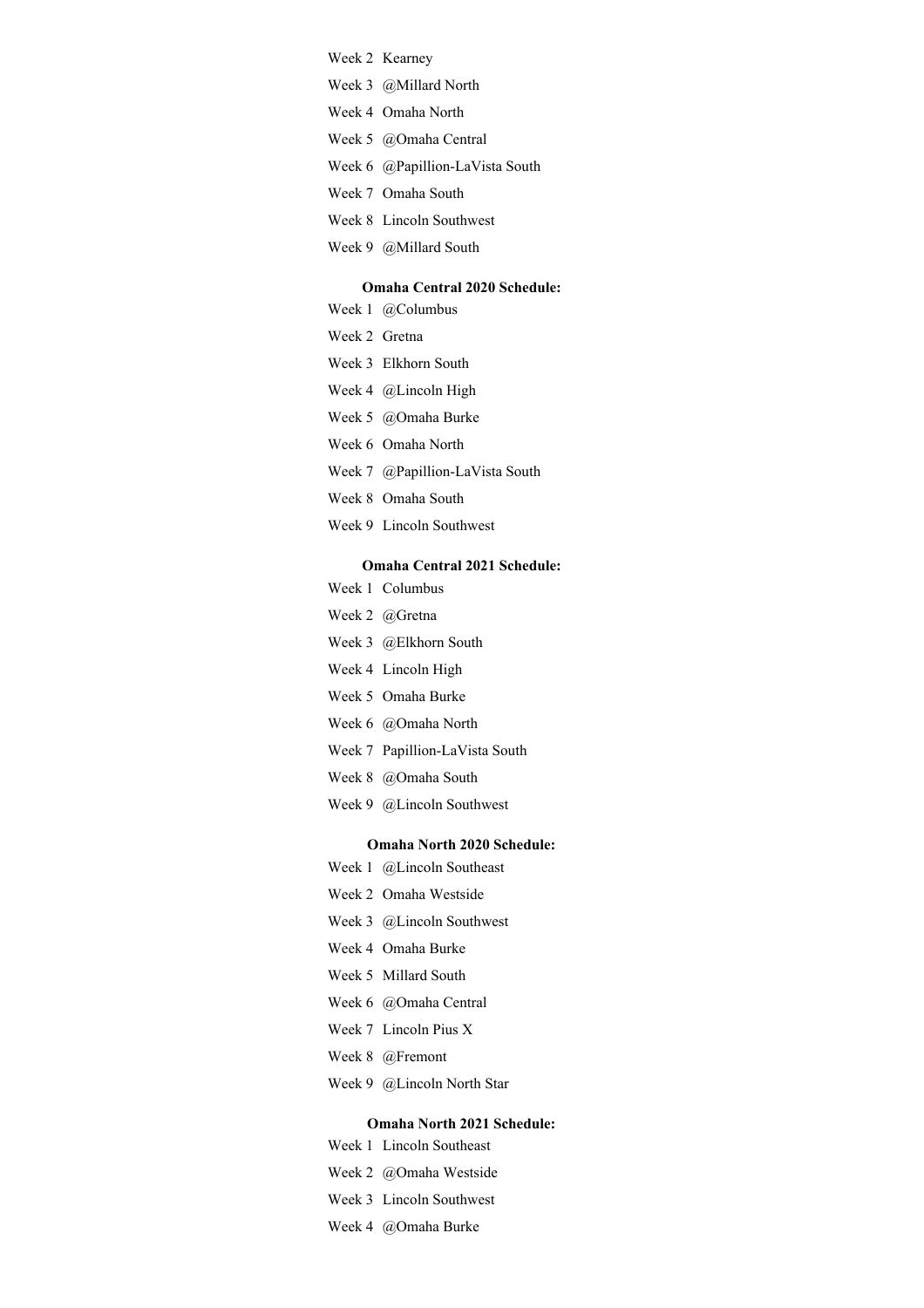- Week 5 @Millard South
- Week 6 Omaha Central
- Week 7 @Lincoln Pius X
- Week 8 Fremont
- Week 9 Lincoln North Star

### **Omaha Northwest 2020 Schedule:**

- Week 1 Omaha Bryan
- Week 2 @Omaha Benson
- Week 3 Lincoln Northeast
- Week 4 @Bellevue East
- Week 5 South Sioux City
- Week 6 Bellevue West
- Week 7 @Columbus
- Week 8 Lincoln High
- Week 9 @Kearney

#### **Omaha Northwest 2021 Schedule:**

- Week 1 @Omaha Bryan
- Week 2 Omaha Benson
- Week 3 @Lincoln Northeast
- Week 4 Bellevue East
- Week 5 @South Sioux City
- Week 6 @Bellevue West
- Week 7 Columbus
- Week 8 @Lincoln High
- Week 9 Kearney

#### **Omaha South 2020 Schedule:**

- Week 1 @Norfolk
- Week 2 @Thomas Jefferson, IA
- Week 3 Bellevue East
- Week 4 Omaha Benson
- Week 5 @Fremont
- Week 6 Lincoln Southwest
- Week 7 Omaha Burke
- Week 8 @Omaha Central
- Week 9 @Papillion-LaVista South

#### **Omaha South 2021 Schedule:**

- Week 1 Norfolk
- Week 2 Thomas Jefferson, IA
- Week 3 @Bellevue East
- Week 4 @Omaha Benson
- Week 5 Fremont
- Week 6 @Lincoln Southwest
- Week 7 @Omaha Burke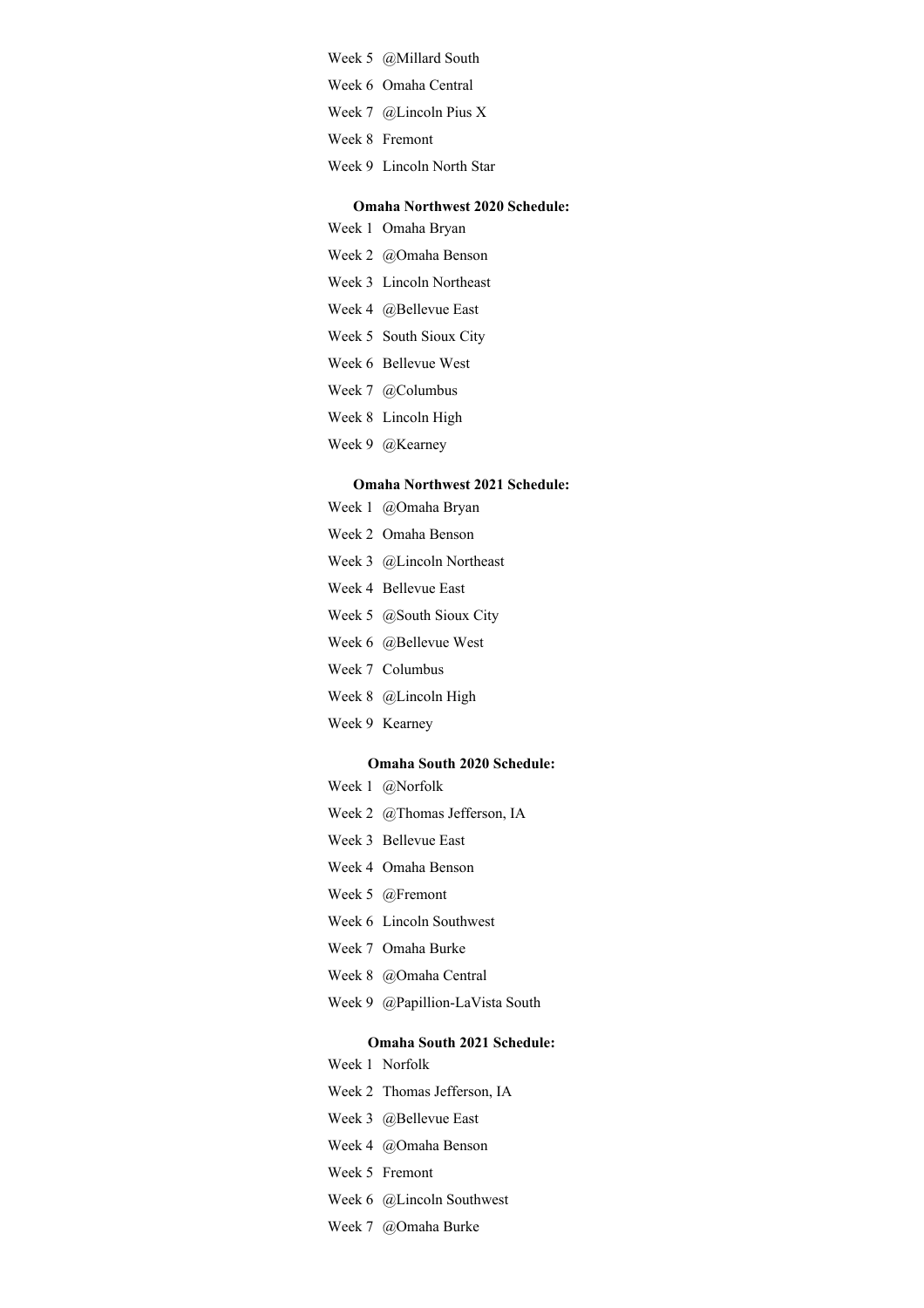Week 8 Omaha Central

Week 9 Papillion-LaVista South

#### **Omaha Westside 2020 Schedule:**

|  |  | Week 1 Creighton Preparatory School |  |
|--|--|-------------------------------------|--|
|--|--|-------------------------------------|--|

- Week 2 @Omaha North
- Week 3 Papillion-LaVista
- Week 4 @Papillion-LaVista South
- Week 5 @Grand Island
- Week 6 Millard North
- Week 7 @Norfolk
- Week 8 @Omaha Bryan
- Week 9 Omaha Benson

# **Omaha Westside 2021 Schedule:**

- Week 1 @Creighton Preparatory School
- Week 2 Omaha North
- Week 3 @Papillion-LaVista
- Week 4 Papillion-LaVista South
- Week 5 Grand Island
- Week 6 @Millard North
- Week 7 Norfolk
- Week 8 Omaha Bryan
- Week 9 @Omaha Benson

#### **Papillion-LaVista 2020 Schedule:**

- Week 1 Papillion-LaVista South
- Week 2 Creighton Preparatory School
- Week 3 @Omaha Westside
- Week 4 @Norfolk
- Week 5 Elkhorn South
- Week 6 @Lincoln Southeast
- Week 7 @Lincoln Southwest
- Week 8 Bellevue East
- Week 9 @Gretna

#### **Papillion-LaVista 2021 Schedule:**

- Week 1 @Papillion-LaVista South
- Week 2 @Creighton Preparatory School
- Week 3 Omaha Westside
- Week 4 Norfolk
- Week 5 @Elkhorn South
- Week 6 Lincoln Southeast
- Week 7 Lincoln Southwest
- Week 8 @Bellevue East
- Week 9 Gretna

### **Papillion-LaVista South 2020 Schedule:**